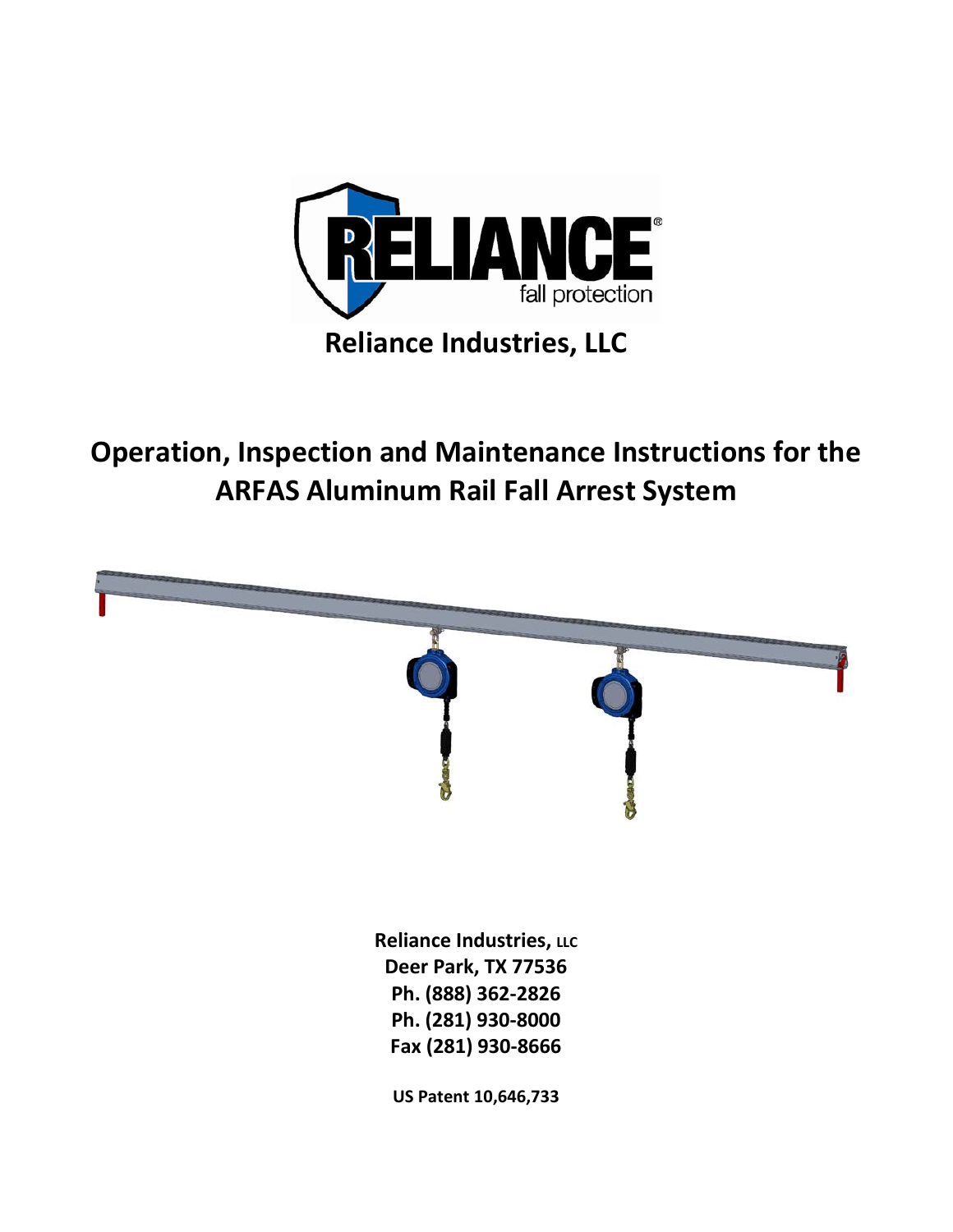

## Important Instructions!

These instructions must be kept on file and available for the users reference at **all** times. The users must read and full understand these instructions or have the instructions explained in detail before using this equipment. **Failure to observe these instructions could result in serious injury or death.**

Prior to use, all workers must be trained in the proper use of all systems and equipment.

A Training and Instruction review should be repeated at regular intervals.

A rescue plan must be prepared; the workers must be trained in its use, and rescue equipment must be on hand prior to any use of this horizontal rail system.

Any questions regarding these instructions should be directed to:

Reliance Industries, LLC Deer Park, TX 77536 Ph. (888) 362-2826 Ph. (281) 930-8000 Fax (281) 930-8666 E-mail: Info@relsafe.com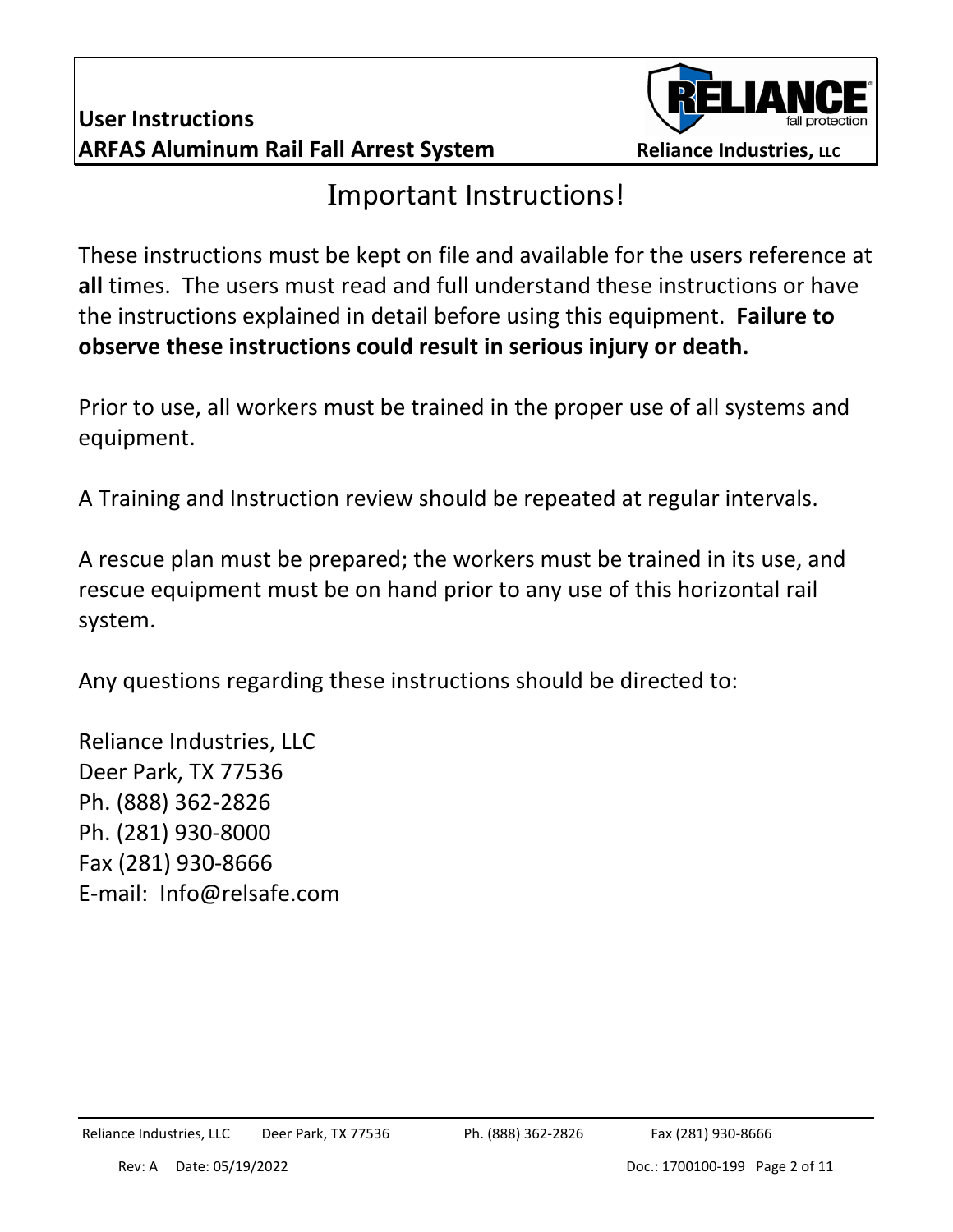## **User Instructions**



Reliance Industries, LLC

# **ARFAS Aluminum Rail Fall Arrest System**

#### **Table of Contents**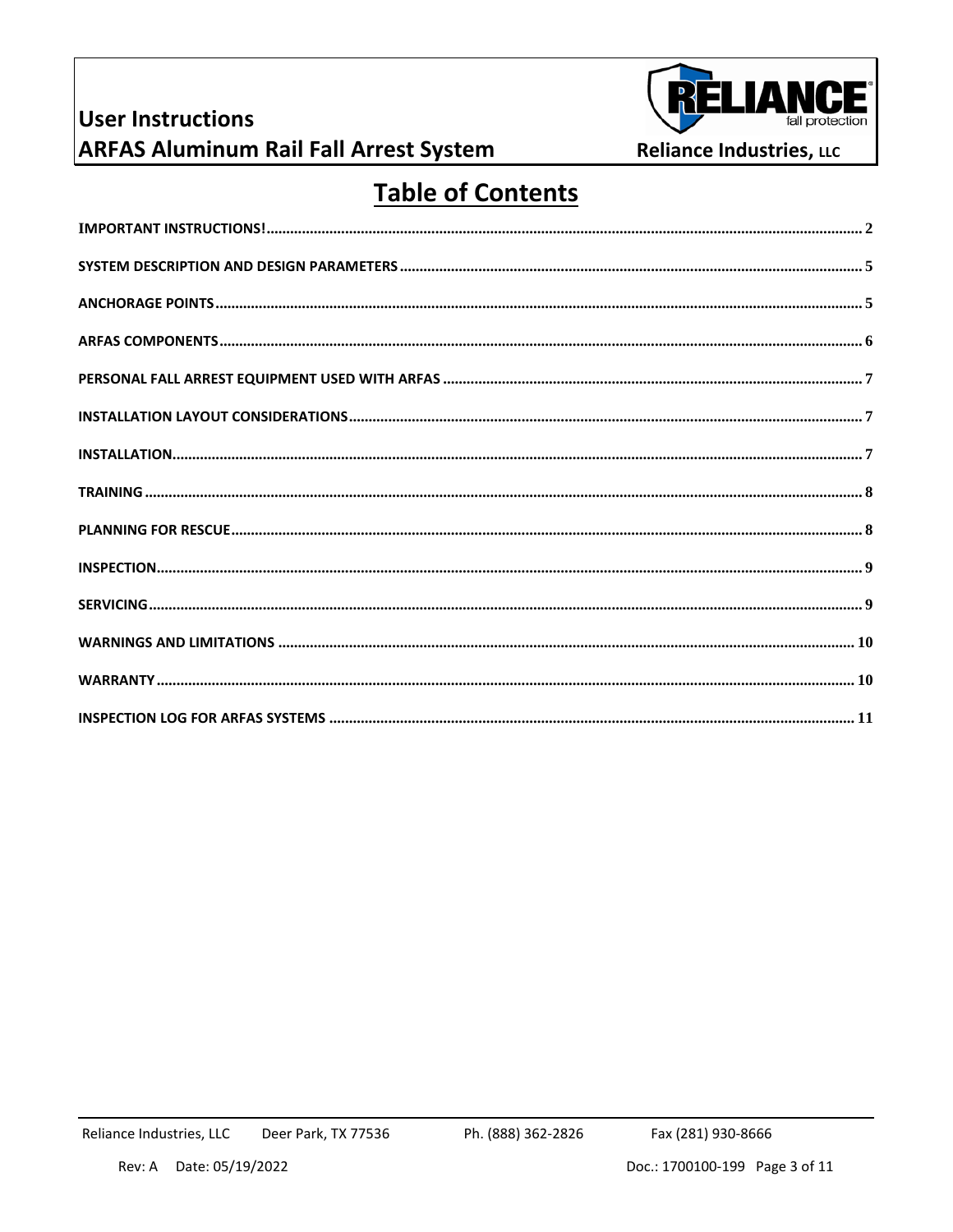

# Important OSHA Regulations Covering the Use of Horizontal Rigid Rail Systems

#### OSHA 1910.66 (b):

"Qualified Person" means one with a recognized degree or professional certificate and extensive knowledge and experience in the subject field who is capable of design, analysis, evaluation, and specifications in the subject work, project, or product.

#### OSHA 1910.66 (b):

"Competent Person" means a person who is capable of identifying hazardous or dangerous conditions in the personal fall arrest system or any component thereof, as well as in their application and use with related equipment

#### *OSHA 1910.66:*

*Personal fall arrest systems shall be rigged such that an employee can neither free-fall more than 6 ft. nor contact any lower surface.*

#### *OSHA Standards, Interpretations and Compliance Letters, 02/09/1995-Criteria for personal fall arrest systems:*

*The free-fall distance is limited to 6 feet. The deceleration distance must not exceed 42 inches; lifeline elongation is not included in deceleration distance; and the total fall distance is unregulated except that the employee cannot make contact with a lower level…The safety factor of two should be applied based on the anticipated maximum arrest force, not the fall energy.*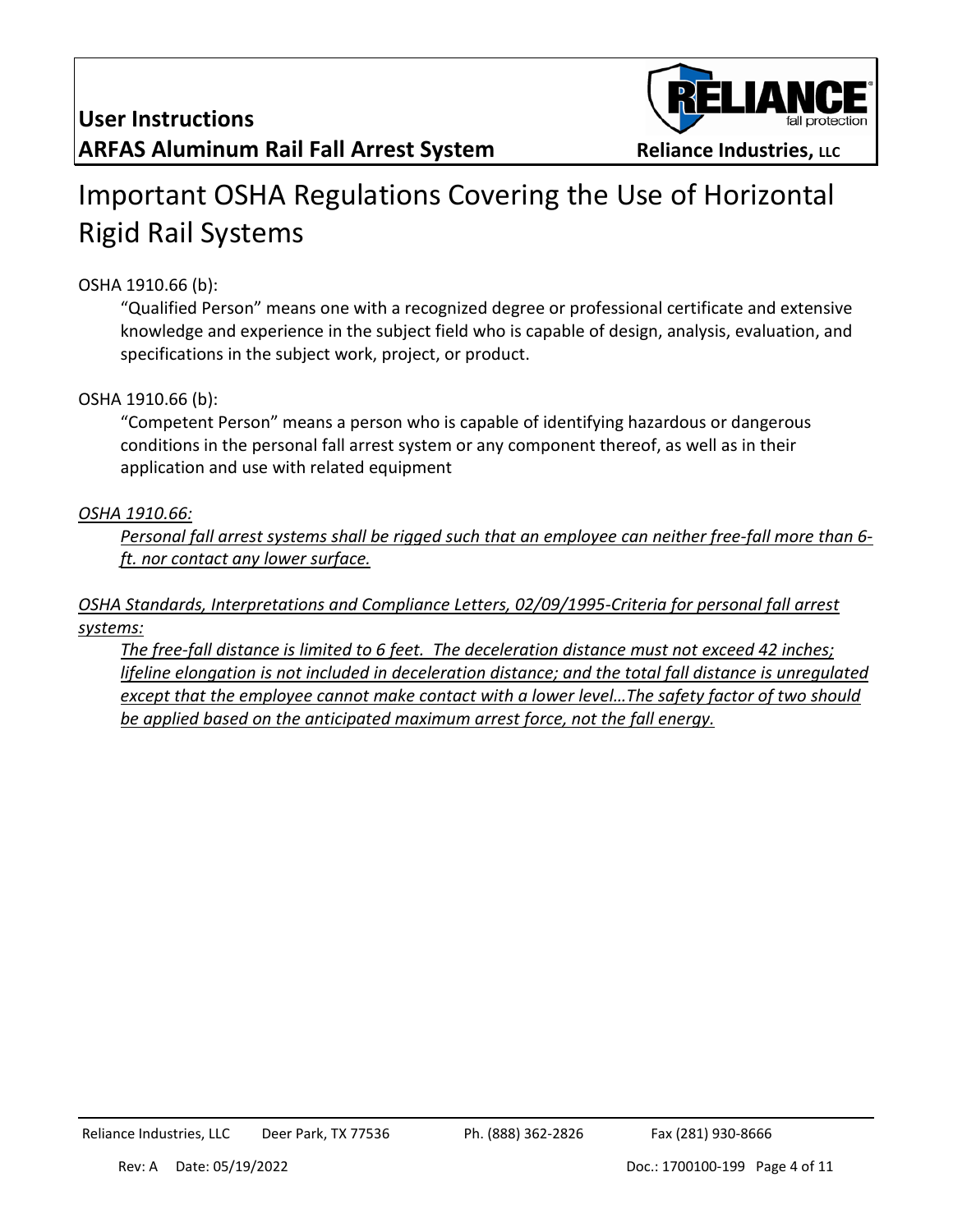

## System Description and Design Parameters

The ARFAS Aluminum Rail Fall Arrest System is designed for use as a permanently installed horizontal rail system. The Rail, Splice Sections and Hangers are constructed from durable aluminum alloys. The Trolley is made from forged Stainless Steel with UHMW wheels with sealed ball bearings. The various Adapter brackets are made from Carbon Steel with corrosion resistant zinc plating. The system is designed to enable the user to attach to overhead anchor points, eliminating catenary loading of typical horizontal lifelines. The ARFAS system, in general, is designed for use by up to 2 persons at the same time, and have no limits to continuous span distances. Because the ARFAS design separates the anchor points from the rail track, the trolley is free to traverse the entire length of the system uninterrupted.

The anchor point loads require a 2 to 1 Safety Factor on the intended usage loads. Because there is no amplification of the loads, required anchor point strengths are calculated at 1,800 pounds for a single user system or 3,600 pounds for a two user system.

This system design is predicated on the use of a full-body harness for the worker, and a self-retracting lanyard (SRL) with 900 lb. maximum arrest force. Retractables that do not have "slip-clutch" type internal 900 lb. MAF shock absorbers are **NOT** allowed for use as vertical lifelines on this system. Any attachment to the ARFAS must transfer fall arrest forces to the body through the dorsal d-ring of the full body harness only. Harness side and chest d-rings are not allowable retractable connection points.

#### **ARFAS Design parameters are as follows:**

- 1. Maximum unsupported span:
	- Rail P/N 1700100-1, 16-ft continuous
	- Rail P/N 1700200-1, 20-ft continuous
	- Rail P/N 1700300-1, 25-ft continuous
- 2. Maximum Cantilever of a continuous rail is 5 feet.
- 3. Maximum distance from an anchorage point to a splice is 5 feet on a continuous rail with a minimum of two anchorage points.
- 4. Maximum arrest force per user is 900 lbf.
- 5. Maximum number of users is 2.

# Anchorage Points

The minimum strength of ARFAS anchorage points must be at least two times the anticipated fall arrest loads of 1,800 pounds for a single user system or 3,600 pounds for a two user system. This anchorage strength must be certified by a qualified person and must be verifiable by either calculation or testing. If in question, consult Reliance Industries Engineering for proper design requirements.

Reliance Industries, LLC Deer Park, TX 77536 Ph. (888) 362-2826 Fax (281) 930-8666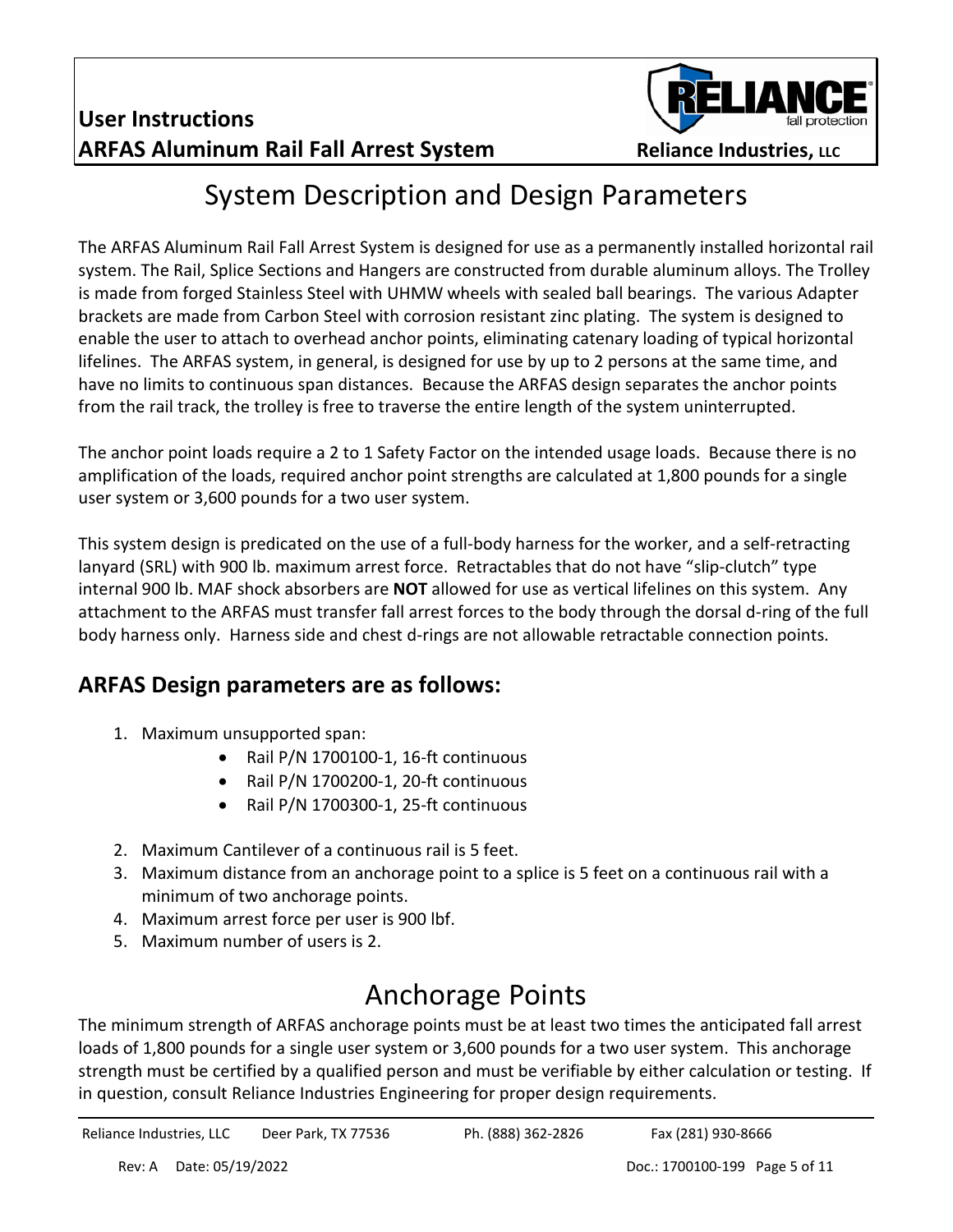

## ARFAS Components

The ARFAS Aluminum Rail Fall Arrest System consists of the following standard approved and compatible components:

| Part #    | <b>Description</b>                   |
|-----------|--------------------------------------|
| 1700100-1 | 16-ft (5m) Rail Segment, Standard    |
| 1700200-1 | 20-ft (6m) Rail Segment, Standard    |
| 1700300-1 | 25-ft (7.6m) Rail Segment, Standard  |
| 1700101-1 | Rail Segment, Standard, per ft       |
| 1730100-1 | Rigid Rail Trolley, Std., Stainless  |
| 1710200-1 | Rail Splice, Standard Segment, 12-in |
| 1710224-1 | Rail Splice, Standard Segment, 24-in |
| 1710236-1 | Rail Splice, Standard Segment, 36-in |
| 1710600-1 | <b>End Stop Assembly</b>             |
| 1710100-1 | Rail Hanger, Standard, 4 Pack        |
| 1710101-1 | Hanger, Parallel Purlin Bracket      |
| 1710102-1 | Hanger, I-Beam Clamp                 |
| 1710103-1 | Hanger, Purlin Mounting Plate        |
| 1710104-1 | Hanger, Bar Joist                    |
| 1710105-1 | Bracket, Parallel Double Rail        |
| 1710112-1 | Arm, Rail Hanger, 12"                |
| 1710124-1 | Arm, Rail Hanger, 24"                |
| 1710136-1 | Arm, Rail Hanger, 36"                |
| 1710113-1 | Hardware Kit, Fixed Hanger Arm       |
| 1710114-1 | Hardware Kit, Adjust Hanger Arm      |

The actual selection of components and options for the design of an ARFAS Aluminum Rail Fall Arrest System should only be performed by a Reliance Industries Qualified Person, or a state registered Professional Engineer who is experienced in the design and use of safety systems.

The ARFAS Aluminum Rail Fall Arrest System is designed for use with the approved, above listed components only. Substitutions or replacements with non-approved components will endanger the system integrity and may affect the safety and reliability of the total system.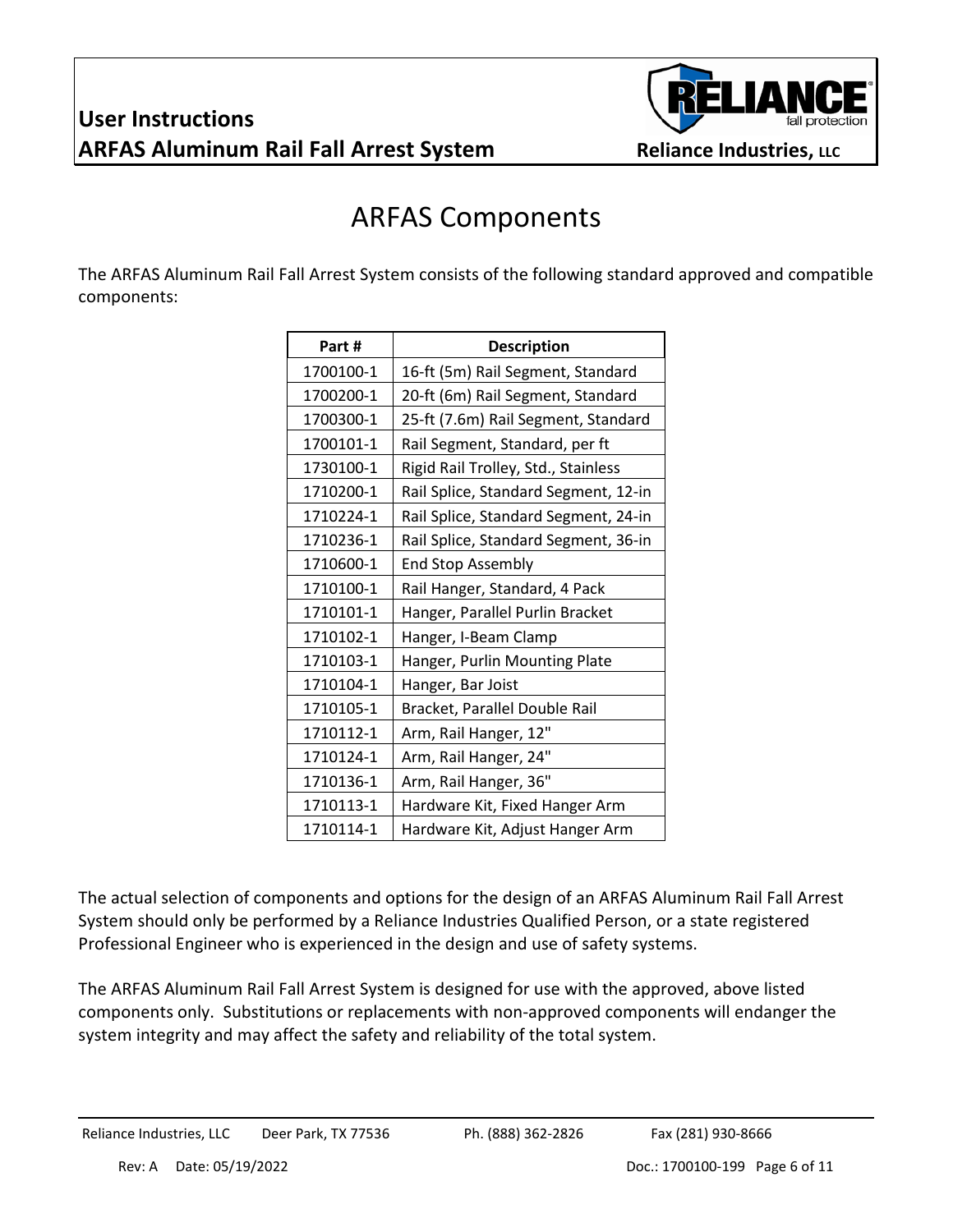

## Personal Fall Arrest Equipment Used with ARFAS

It is of utmost importance to control system input forces during a fall to ensure the system maintains a 2 to 1 safety factor. Only SRLs with 900 lb. maximum arrest force are allowed for use with this system. Install a single SRL only to the ARFAS Trolley, do not make direct connections to the Rail or any supporting brackets.

Care should also be used in selecting harnesses for use with the ARFAS. Harnesses with sewn down back pads can limit as much as 1 ft. of back pad slippage during fall arrest, giving additional clearance for safety. If the system will be used where a worker could encounter a head first free-fall, a non-secured back pad can slide down the webbing to the small of the back, allowing the worker to fall out of the harness through the top by allowing the harness straps to slip over the shoulders. For this reason, we recommend the use of full body, crossover or pullover type harness with sewn down or slip resistant back pads for all installations.

### Installation Layout Considerations

The ARFAS Aluminum Rail Fall Arrest System is designed to minimize fall clearances and protect users in areas where free fall is limited. Minimum fall clearances must be calculated based on SRL and harness type selected. The system should be located as centered above the work area as possible, to prevent swing falls and falls over edges. Consult the SRL user instructions for details on swing fall and sharp edge limitations. The system should never be located near energized lines or connections. Clearance from moving or rotating machinery and equipment must be maintained at a safe distance from all anticipated user movement. Locate the ARFAS at a level below any roof top systems such as lighting, conduit, water and utility lines, sprinkler heads and lines, ducting or HVAC systems. The ARFAS and its mounting brackets are designed to put the system at its highest level from the working surface while creating an obstacle free linear travel path for the SRL.

## Installation

Installation of ARFAS should be done under the supervision of a Qualified Person trained in their function and use. Use only parts that have been qualified as compatible components by Reliance Industries. Ensure that the minimum anchorage strength is at least 2 times the anticipated fall arrest loads of 1,800 pounds for a single user system or 3,600 pounds for a two user system. Have the anchorages certified by a qualified person and keep documentation on hand. Always install ARFAS horizontally where all end anchorages and bypass supports keep the Rail section level and plum.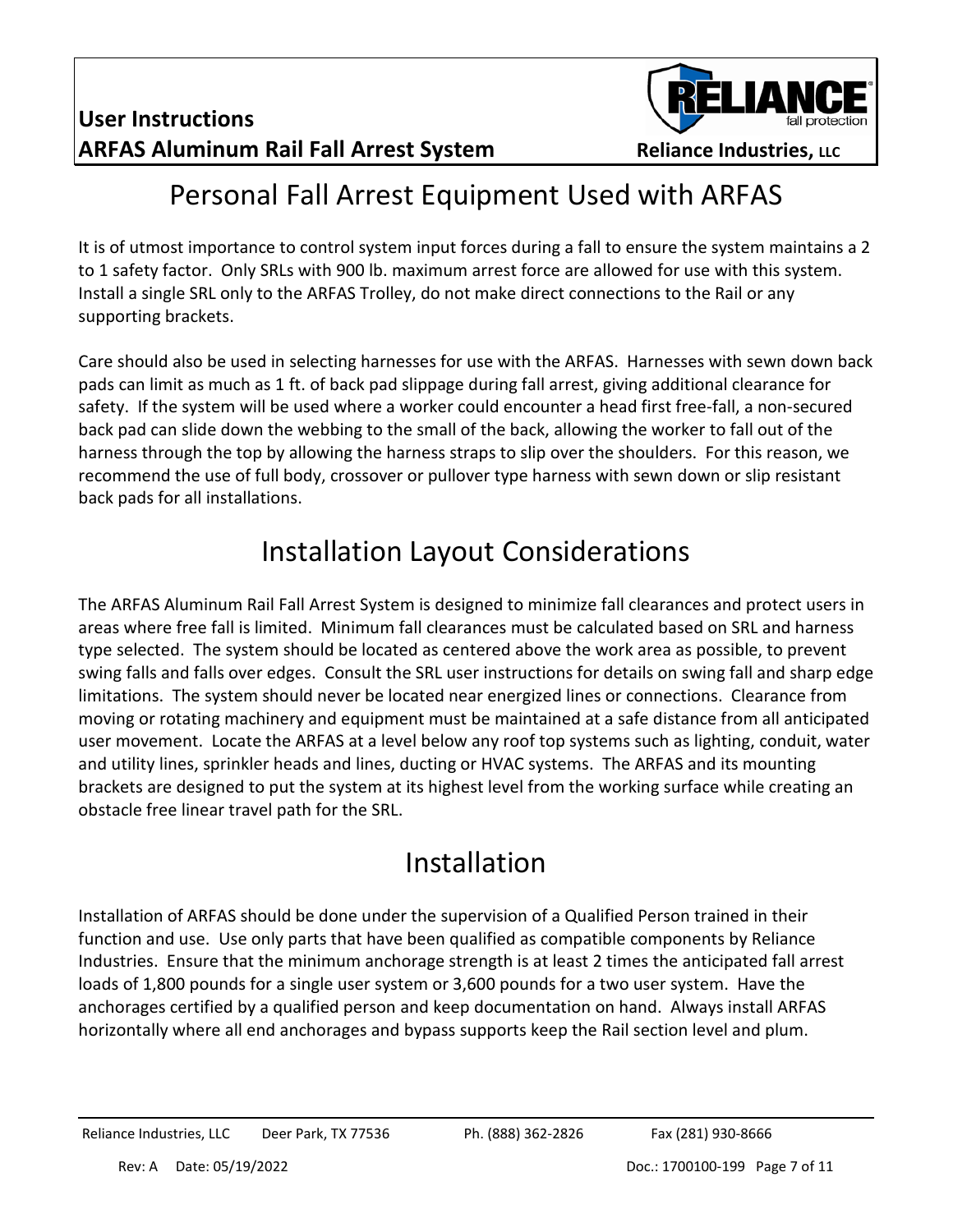#### **User Instructions ARFAS Aluminum Rail Fall Arrest System Reliance Industries, LLC**



## **Training**

It is the responsibility of the employer to train all workers prior to using this system (per OSHA 1926.503 (a)(1)). The employer shall provide a training program for each employee who might be exposed to fall hazards. The program shall enable each employee to recognize the hazards of falling and shall train each employee in the procedures to be followed in order to minimize these hazards. The employer shall assure that, as necessary, each employee has been trained by a competent person qualified in the following areas:

- a. OSHA regulations governing the use of fixed rail systems.
- b. Ability to recognize potential fall and workplace hazards.
- c. Method of inspection of safety equipment.
- d. Rescue procedures.
- e. Installation and removal techniques.

# Planning for Rescue

Prior to system use, a rescue plan must be prepared, the workers must be trained in its use, and the rescue equipment must be on hand to implement it in case of a fall.

Typical rescue plans include (but are not limited to) the following items:

- 1. List of equipment that must be readily accessible in the event of an emergency and the names of those workers certified to use or operate that equipment.
- 2. Emergency contact phone numbers (ambulance, hospital, fire department…) and a means to contact them (cell phone, emergency radio).
- 3. List of employees on the site, and the specific tasks they will perform to effect the rescue.

The equipment that will be used to aid in the rescue of any worker must be attached to structural anchorages independent of those used for the horizontal lifeline system. During installation of horizontal lifeline anchorages, tie-off and equipment attachment hardpoints should be attached, and also clearly marked in such a manner as to provide a means to rescue a worker in any position along the lifeline system.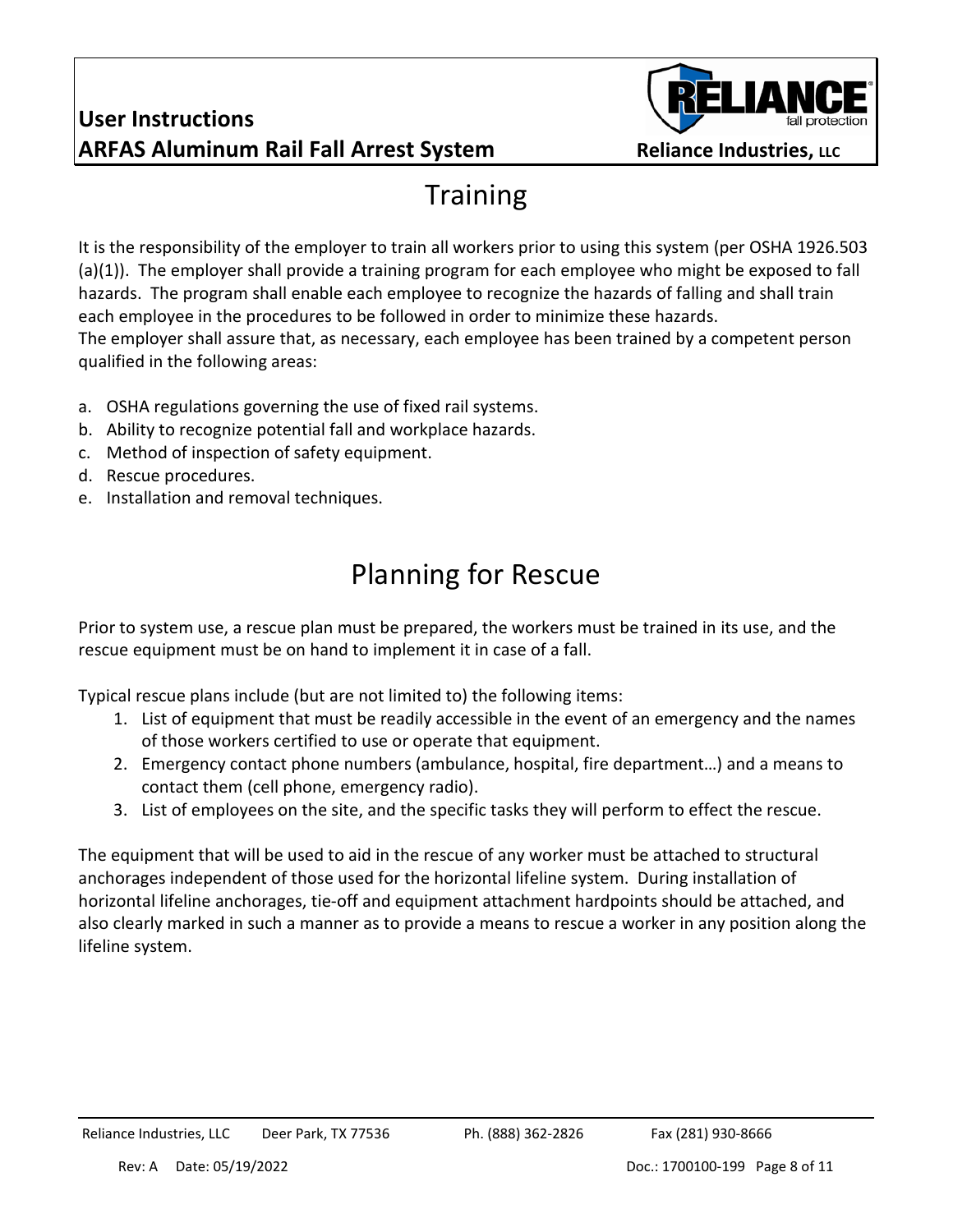

#### Inspection

Prior to each use, the worker must inspect the system for any physical damage, wear, corrosion, or malfunctioning parts. Check the rail section for deformation or evidence of fall arrest loading. Check that the end stops are in place and end stop labels are installed and visible from the working surface. Check that the trolley rolls smoothly in the rail and shows no deformation of the connection hole. All mounting brackets and hardware should be tight and free of corrosion. If an inspection reveals a problem or unsafe condition, remove the entire system from service until it can be re-certified by a competent person.

The worker should verify the presence of the ARFAS ID End Stop Label attached to the end stop. A formal inspection must be carried out a minimum of once each year, and be formally documented and kept on file with the system installation documents.

After each inspection the end stop label shall be punched indicating date of last inspection by the competent person.

# Servicing

A qualified person trained in the inspection and servicing of system components must carry out servicing of this system. The company's safety officer should maintain a record log of all servicing and inspection dates. The system and all components must be withdrawn from service if subjected to fall arrest forces. Those components may be returned to service only after being certified by a qualified person. Only original Reliance Industries equipment and replacement parts are approved for use in this system. Contact Reliance Industries Engineering with questions and when in need of assistance.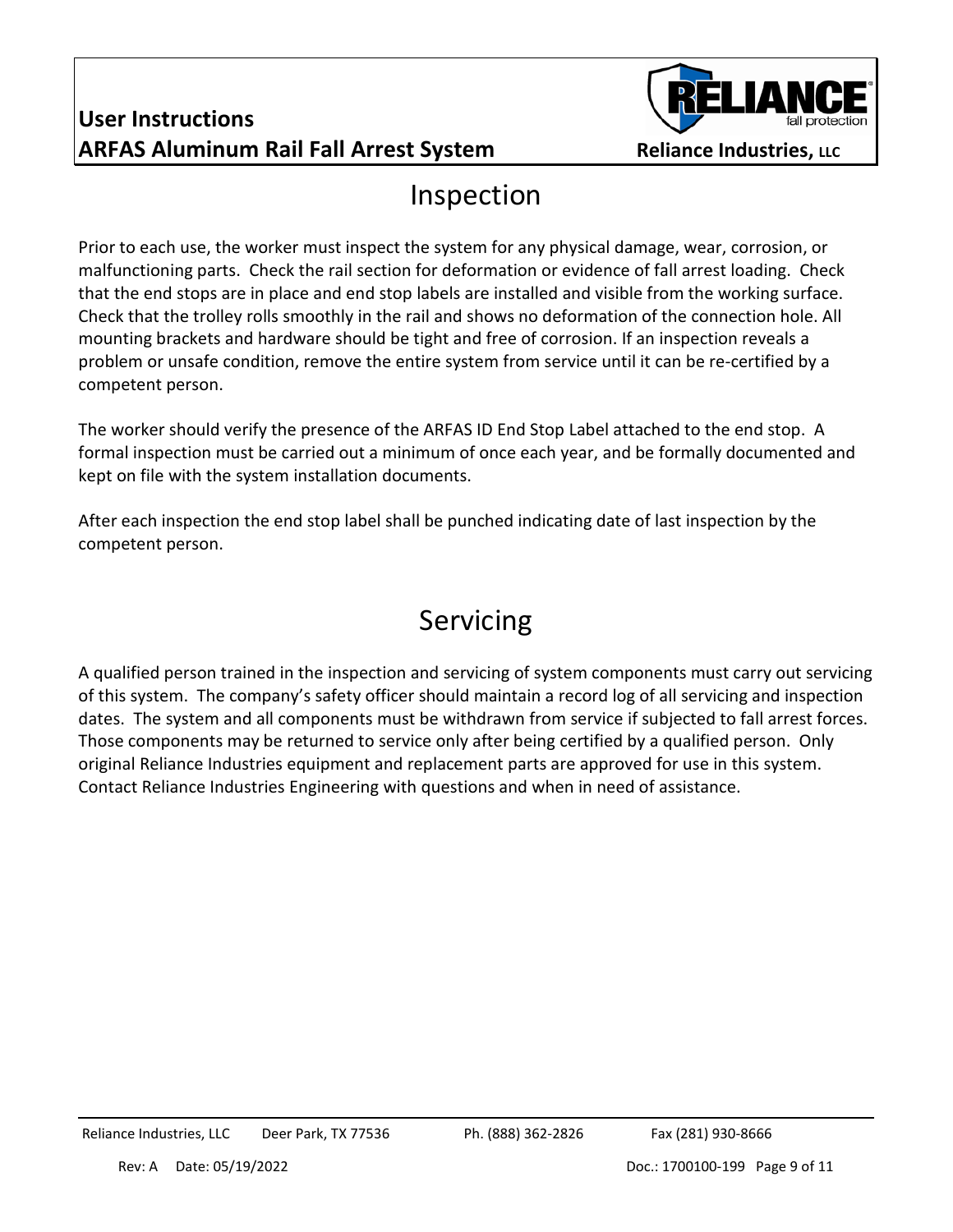#### **User Instructions ARFAS Aluminum Rail Fall Arrest System Reliance Industries, LLC**



#### Warnings and Limitations

Proper care should always be taken to visually scan the work area prior to use. Remove any obstruction, debris, and other materials from, and beneath the work area that could cause injuries or interfere with the operation of this system. Be cautious of swing fall hazards if working horizontally to the side of the ARFAS. Be cautious of energized sources that the SRL could contact in the intended path of usage. Keep away from rotating or moving machines or vehicles in and around the work area.

Users should be familiar with pertinent regulations governing the use of this system and its components. Only trained and competent personnel should install and supervise the use of this system.

Do not exceed manufacturers' maximum number of people on the ARFAS.

Use only Reliance Industries supplied or qualified compatible components.

#### Warranty

Products manufactured by Reliance Industries LLC are warranted against factory defects in workmanship and materials for a period of two years from date of purchase by the owner (end user) or for a period of one year from date first used, provided that this period shall not exceed two years from date of shipment to distributor. Upon notice of product defect or fault, Reliance Industries LLC will promptly repair or replace all defective items. Reliance Industries LLC reserves the right to elect to have any defective item returned to its manufacturing plant, authorized service center or distributor for inspection before making a repair or replacement. This warranty does not cover equipment damages or defects resulting from abuse, damage in transit, or other damage beyond the control of Reliance Industries. This warranty applies only to the original purchaser and is the only one applicable to our products and services, and is in lieu of all other warranties, expressed or implied. When products offered by Reliance Industries LLC are manufactured by a third party. Original equipment manufacturer (OEM) warranty shall apply and may be outside the control of Reliance Industries LLC.

#### **If you have any questions regarding the correct installation or use of this product DO NOT USE. Call Reliance Industries, LLC Engineering at Ph. (303) 424-8650 or Fax (303) 424-8670.**